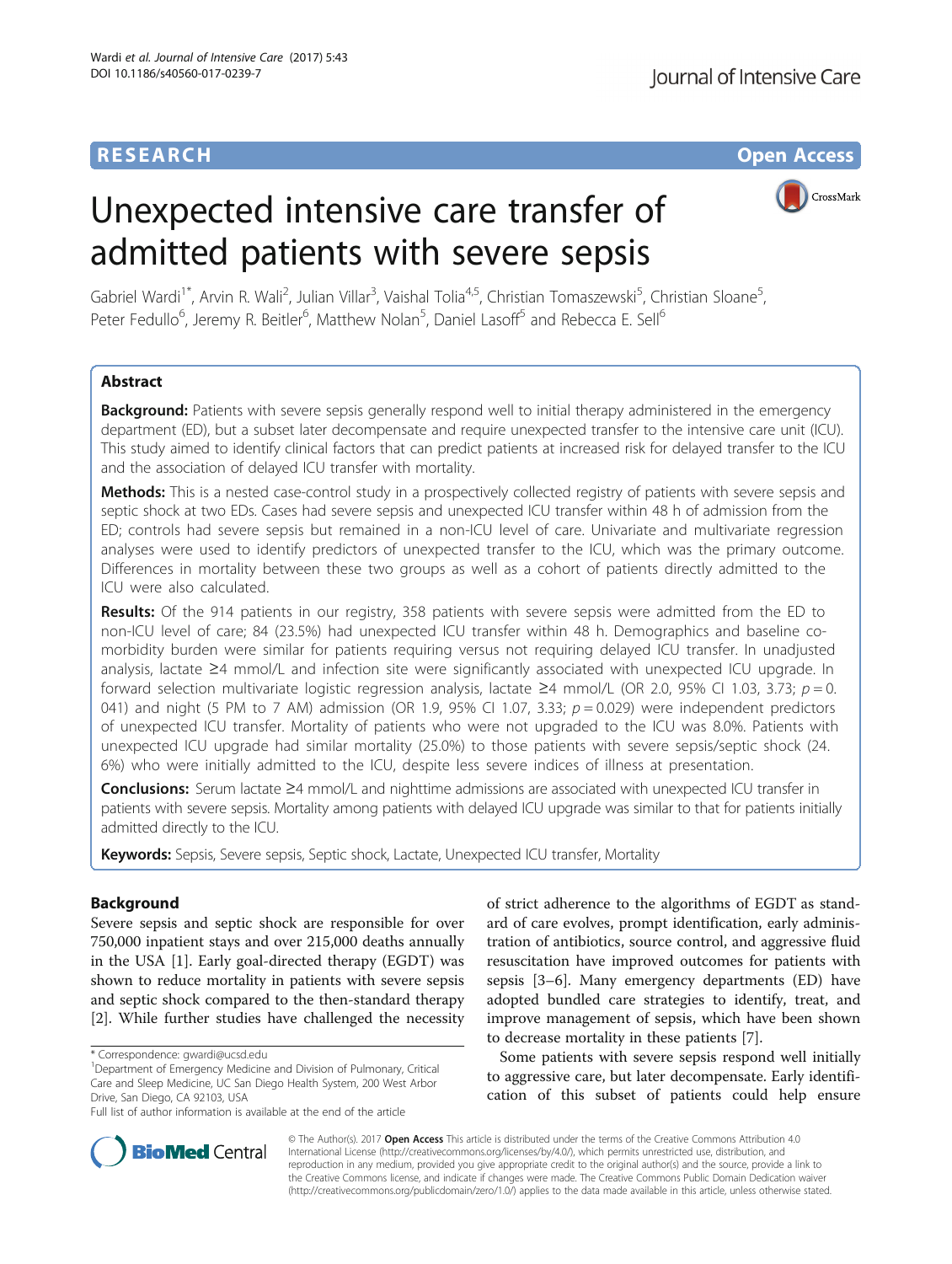assignment to the appropriate level of care on admission and avoid subsequent delayed escalations of care associated with worse outcomes [[8\]](#page-7-0). However, identification of these patients remains a challenge. Prior research has evaluated general patient characteristics for all-comers admitted from the ED at risk of delayed escalation to the ICU, and this includes tachypnea, sepsis, elevated lactate, non-sustained hypotension, and fever [\[9](#page-7-0)–[12\]](#page-7-0). However, risk factors for unexpected decompensation and ICU transfer in patients admitted with severe sepsis have not been specifically examined.

The aim of the current study, therefore, is to identify risk factors that predict unexpected upgrade to the ICU within 48 h of hospital admission in patients with severe sepsis presenting to the ED and to quantify the association between delayed ICU upgrade and in-hospital mortality.

#### Methods

#### Study design, setting, definitions, and population

We performed a retrospective cohort study of patients presenting with severe sepsis or septic shock to two urban hospitals within the same university system, between July 2012 and September 2014. Our institutional review board approved this study with waiver of informed consent, IRB# 151413. One hospital is a quaternary care center while the other functions as a safety-net hospital with a total combined annual ED census of approximately 60,000 patients per year. Provider staffing of both emergency departments is based on expected patient census and did not change over the study period. Our hospital system adopted a bundled care initiative, referred to as "Code Sepsis," designed to rapidly identify and treat patients with suspected severe sepsis or septic shock. The major components of our bundle care protocol are summarized in Table 1. Our institution had a 79% compliance with core measures of the protocol from 2012 to 2014, with an increase to 90% compliance by 2014.

All patients identified by our bundled care initiative between July 2012 and September 2014 were eligible for inclusion. Patient data initially were reviewed and recorded by a senior critical care attending physician (P.F.) to confirm diagnosis of severe sepsis or septic shock. Patients were considered to have severe sepsis if they met all three of the following criteria: (1) at least two-fourths systemic inflammatory syndrome criteria (SIRS) (heart rate >90, white blood cell count  $>12 \times 10^3/\mu L$  or  $<4 \times 10^3/\mu L$  or  $>10\%$  immature bands, temperature >38 °C or <36 °C, or respiratory rate >20), (2) either a confirmed or suspected infection, (3) and had evidence of end-organ damage defined as any one of the following: (a) bilateral pulmonary infiltrates with new (increased) oxygen requirement to keep saturation >90% or  $PaO<sub>2</sub>/FiO<sub>2</sub> < 250$  mm Hg in absence of pneumonia, <200 mm Hg in presence of pneumonia, (b) systolic blood pressure (SBP) <90 or mean arterial pressure <65 or SBP

#### Table 1 Summary of key aspects in our bundled care initiative

#### Identification:

- A. Any 2 of the following (at least 2 required)
	- (1) Temp >38.3 °C (100.9 °F) or <36.0 °C (96.8 °F)
	- (2) Heart rate >90/min
	- (3) Respiratory rate >20 breaths per min

#### AND

- B. Evidence of hypoperfusion (at least 1 required)
	- (1) MAP <65 mmHg
	- (2) SBP 40 mmHg below baseline
	- (3) Acutely altered mental status
	- (4) Oxygen saturation <92%
	- (5) Exam suggestive of hypoperfusion

#### AND

C. Suspected infection source

Management:

| Phase 1:                                                                                                     |
|--------------------------------------------------------------------------------------------------------------|
| Ensure adequate intravenous access                                                                           |
| Weight-based IV fluid bolus                                                                                  |
| Repeat serum lactate 3 h after first specimen obtained                                                       |
| Administer broad-spectrum IV antibiotics in parallel                                                         |
| If persistent hypotension OR failure to clear lactate by 10%,<br>start phase 2                               |
| Phase 2:                                                                                                     |
| Obtain central venous access                                                                                 |
| Obtain ScvO <sub>2</sub>                                                                                     |
| Transduce CVC to measure a CVP                                                                               |
| Insert arterial catheter                                                                                     |
| Additional volume resuscitation                                                                              |
| Begin vasopressor                                                                                            |
| Contact nursing/house supervisor and ICU team                                                                |
| Serial lactate and Scv02 (every 6 h)                                                                         |
| Consider transfusion to hematocrit of 30 if ScvO2 < 65% after<br>volume resuscitation and pressor initiation |
| Consider corticosteroids if vasopressor-dependent hypotension                                                |

decrease >40 mm Hg from baseline, (c) urine output  $\langle 0.5 \text{ mL/kg/h}$  for  $>2 \text{ h}$  or creatinine increase  $>2.0 \text{ mg/dL}$  or doubling of baseline creatinine, (d) bilirubin >4.0 mg/dL, (e) platelets <80,000  $\times$   $10^3/\mu$ L or >50% reduction from baseline,  $(f)$  international normalized ratio  $>1.5$  or activated partial thromboplastin time  $>60$  s, (g) pH < 7.30 or lactate > 4 mmol/L, or (h) acute alteration in mental status.

Septic shock was defined as a MAP < 65 mm Hg following a 20 mL/kg fluid bolus for at least 2 h or the need for vasoactive medications to ensure a MAP > 65 mm Hg.

The inclusion criteria were age  $\geq$  18, initiation of our bundled care plan during their ED stay, and admission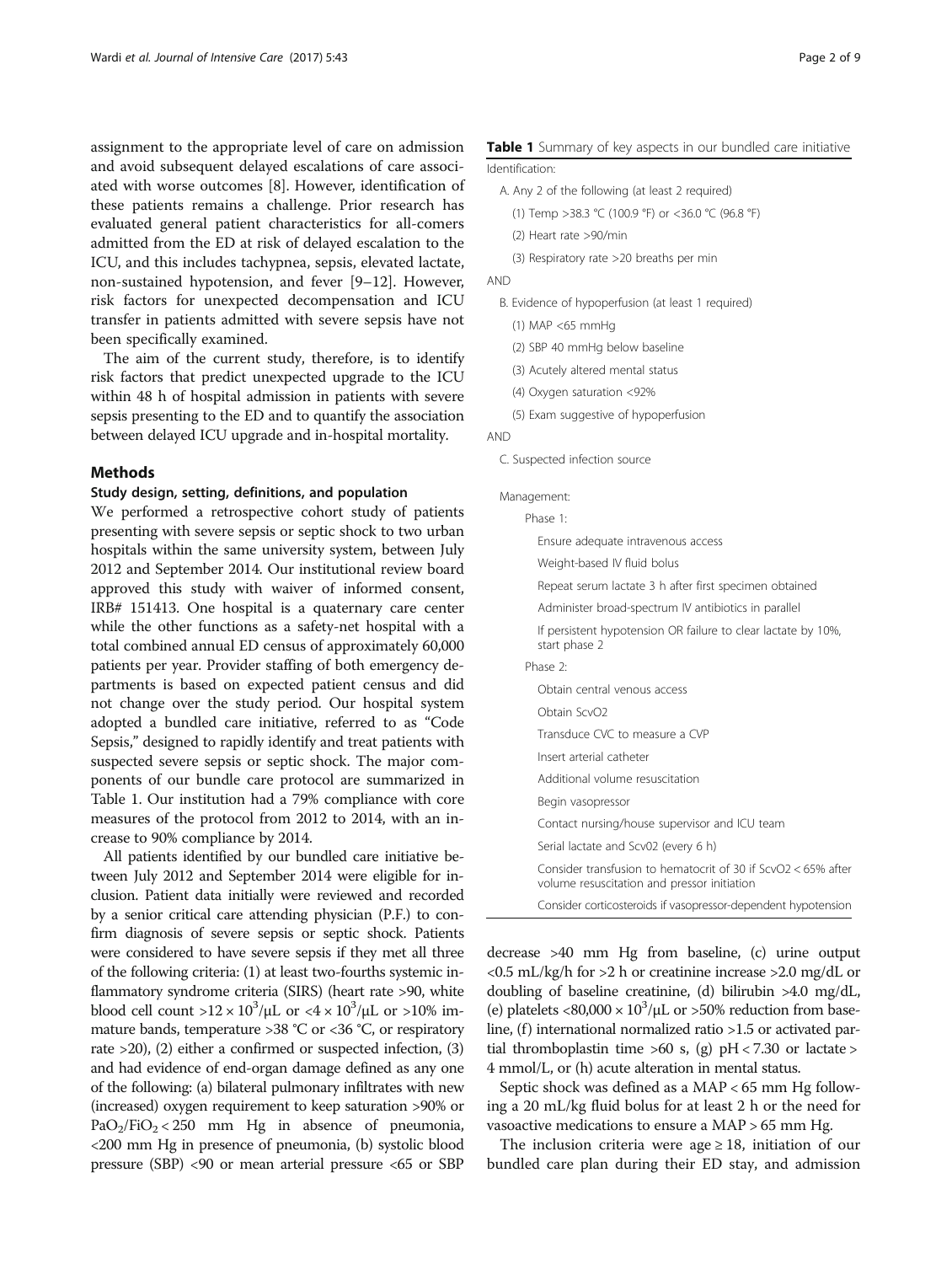to the wards from the ED. The exclusion criteria were admission directly to the ICU from the ED, direct admission/transfer to the wards without any care in the ED, initiation of our bundled care initiative for sepsis after admission to an inpatient unit, and patients with active hospice, comfort-only, or end-of-life care at the time of admission to the hospital. Our institution uses Society of Critical Care Medicine guidelines for admission to the ICU [[13\]](#page-7-0). Thus, for patients with sepsis, ICU admission indications included the presence of hemodynamic instability and/or shock, the requirement for vasoactive medications or invasive blood pressure measurement, the need for mechanical ventilation, profound mental status changes, and/or a high level of nursing requirements only available in the ICU. Attending physician clinical judgment may override general guidelines dictating admission to the ICU.

Patients were classified as either "needing early escalation" or "not needing early escalation" based on their course over the first 48 h of admission. A 48-h window was selected based on prior studies have found that significant progression and potential decompensation of septic patients in the ED typically occurs by this point [[11, 12](#page-7-0)]. Patients were classified as "needing early escalation" if admitted to a non-ICU level of care from the ED but subsequently upgraded to ICU level within the first 48 h or if they died in the wards within 48 h of admission. Patients were classified as "not needing early escalation" if no ICU upgrade was required during this time. Patients who required ICU care more than 48 h after admission to the wards were classified as "not needing early escalation."

We evaluated the following candidate predictor variables for their association with needing early escalation: age, sex, initial and worrisome vital signs while in the ED (maximal heart rate, maximal temperature, maximal respiratory rate, minimal systolic blood pressure), maximal shock index (heart rate divided by systolic blood pressure), initial laboratory results in the ED (white blood cell count, serum bicarbonate, serum lactate, both as a continuous and dichotomized variable with a cutoff of 4 mmol/L, sodium, creatinine), Charlson co-morbidity index, length of stay in the ED (defined as from entry to the transition of care to the accepting service), day or night admission time (5 PM to 7 AM was considered a night admission), weekday (Monday to Friday) or weekend admission, residence in a nursing facility, active malignancy, immunosuppression (recent or chronic steroid use, HIV positive with CD4 < 200, organ transplantation, or active use of immunosuppressive medications), time to antibiotics after arrival to the ED, and volume of fluid administered per kilogram within 6 h of meeting criteria for severe sepsis or septic shock. Vital status at hospital discharge was also recorded. All data were reviewed and retrospectively extracted by three reviewers (G.W., A.W., and V.T.), who were involved in the study design and not blind to the study hypotheses. Data were abstracted into a standardized collection sheet devised by the authors (G.W., R.S.). Ten percent of charts were independently evaluated to assess inter-rater agreement and yielded a kappa greater than 0.85 for all variables.

#### Statistical analysis

Data analysis was performed using SPSS Statistics version 22 (SPSS, Armonk, NY). Univariate analysis was performed using two-sample  $t$  tests, chi-squared tests and Fisher exact test as appropriate. A two-sided alpha of <0.05 was considered statistically significant. A forward selection multivariate logistic regression model was performed to identify independent predictors of ICU upgrade within 48 h. An entry probability of  $F$  set at 0.05 for entry and 0.10 for removal were used. For this model, the number of candidate predictor variables was limited to no more than 1 variable per 10 patients experiencing the primary endpoint. The following 8 variables were considered in the forward selection modelbuilding process: serum lactate  $\geq 4$  mmol/L, presence of pneumonia, time to antibiotic administration, nighttime admission, Charlson co-morbidity index, shock index, quantity of fluid administered, and age. These variables were selected based upon prior studies that have shown that these are risk factors for unexpected ICU transfer, significant biological plausibility, or significant findings in the univariate analysis [\[10](#page-7-0)–[12, 14](#page-7-0)]. A separate multivariable logistic model was used to determine if unexpected ICU transfer was an independent risk factor for death and included the following four variables: serum lactate  $\geq 4$  mmol/L, time to antibiotic administration, volume of fluids resuscitation, and shock index.

The sensitivity and specificity of select variables (initial serum lactate and night admission) found to be statistically significant in multivariate analysis were calculated. We also created a receiver operator characteristic curve to determine the optimal statistical cutoff point for initial serum lactate for maximal predictive value.

#### Results

#### Patient population characteristics

Of the 998 patients who met the criteria for severe sepsis or septic shock, 914 were identified in the ED (Fig. [1](#page-3-0)). Of these, 358 had severe sepsis and were admitted to the wards. The remaining 556 patients were admitted directly to the ICU. When compared to patients directly admitted to the ICU from the ED, patients admitted to non-ICU level of care had lower mean initial lactate  $(2.8 \text{ vs. } 4.1 \text{ mmol/L}; p < 0.005)$ and shock index  $(1.02 \text{ vs. } 1.11; p = .002)$  and received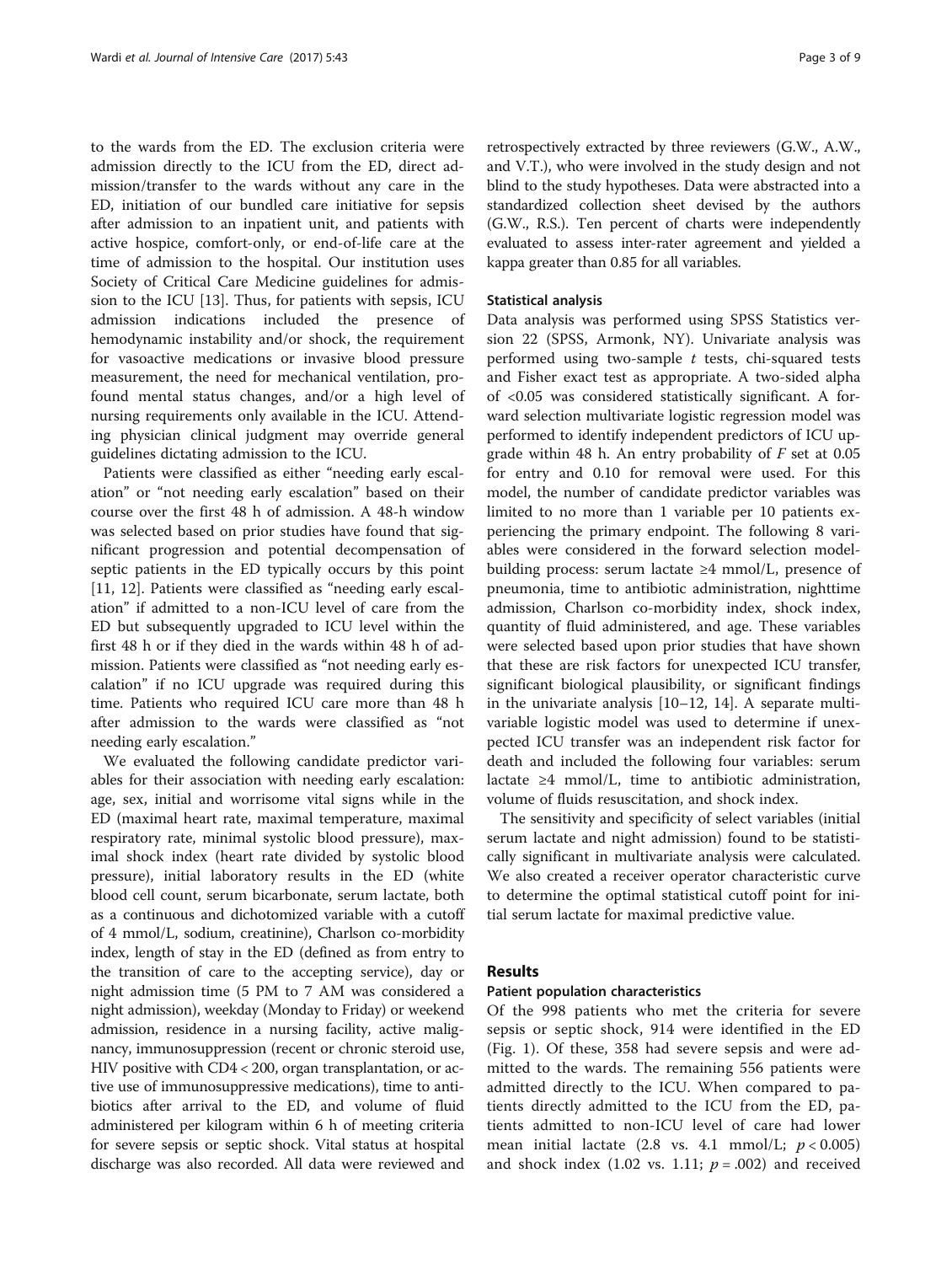<span id="page-3-0"></span>

less fluid in the first 6 h (33 vs. 40 mL/kg;  $p < 0.005$ ) as seen in Table [2.](#page-4-0)

#### Predictors of early escalation to the ICU

Of the 358 patients admitted first to non-ICU level of care, 84 (23.5%) had an unexpected upgrade to the ICU within 48 h of admission. Univariate analysis (Table [3](#page-5-0)) revealed that higher initial lactate level was significantly associated with unexpected ICU transfer within 48 h (3.7 vs. 2.6 mmol/L;  $p = 0.011$ ). The cutoff value of triage serum lactate levels that maximized correct prediction of unexpected ICU transfer was 4.44 mmol/L, which had a sensitivity of 0.282 and a specificity of 0.873. Serum lactate  $\geq 4$  mmol/L was found in 28.2% of patients with unexpected transfer versus in 16.7% of patients who remained in the wards ( $p = 0.039$ ). The odds of experiencing early ICU transfer doubled for patients with an initial lactate level ≥4 mmol/L (OR 2.0, 95% CI 1.05, 3.66;  $p = 0.024$ ). Patients with a genitourinary source were less likely to have delayed admission to the ICU; patients with pneumonia were more likely to decompensate on the floor ( $p = 0.03$ ). Importantly, markers of bundle compliance and adherence to current resuscitation guidelines did not differ significantly as there was no difference in the time to antibiotic administration (96.6 vs. 113.1 min;  $p = 0.136$ ) or volume of fluid administered in the first 6 h (35.7 vs. 32.4 mL/kg;  $p = 0.167$ ) between the bundle compliant and bundle non-compliant groups.

The sensitivity and specificity of lactate  $\geq 4$  mmol/L for early escalation to the ICU were 0.282 and 0.833, and night admission had a sensitivity and specificity of 0.595 and 0.509, respectively.

In forward selection multivariate logistic regression analysis, lactate ≥4 mmol/L (OR 2.0, 95% CI 1.03, 4.37;  $p = 0.003$ ) and night admission (OR 1.9, 95% CI 1.07, 3.33;  $p = 0.029$ ) were independently associated with early escalation to ICU level of care within 48 h of admission (Table [4](#page-6-0)).

#### Early ICU transfer and mortality

Overall, 43 of the 358 patients who were admitted to the wards (12.0%) did not survive to discharge. Death before discharge was significantly more likely among patients admitted to the wards who required early ICU upgrade compared to those without early upgrade  $(25 \text{ vs. } 8\%)$ ; p < .005). In unadjusted logistic regression analysis, early escalation to the ICU was associated with significantly higher mortality compared to non-escalation (OR 3.8, 95% CI 1.92, 7.20;  $p < 0.005$ ). When adjusting for lactate  $\geq$ 4 mmol/L, age, time to antibiotics, and SI, the association of delayed escalation with mortality remained highly significant (OR 4.2, 95% CI 1.87, 9.241; p < 0.005).

The in-hospital mortality of patients who were admitted from the ED directly to the ICU was 24.6%; this was nearly identical to the patients who had unexpected transfer to the ICU ( $p = 0.943$ ). Despite this similar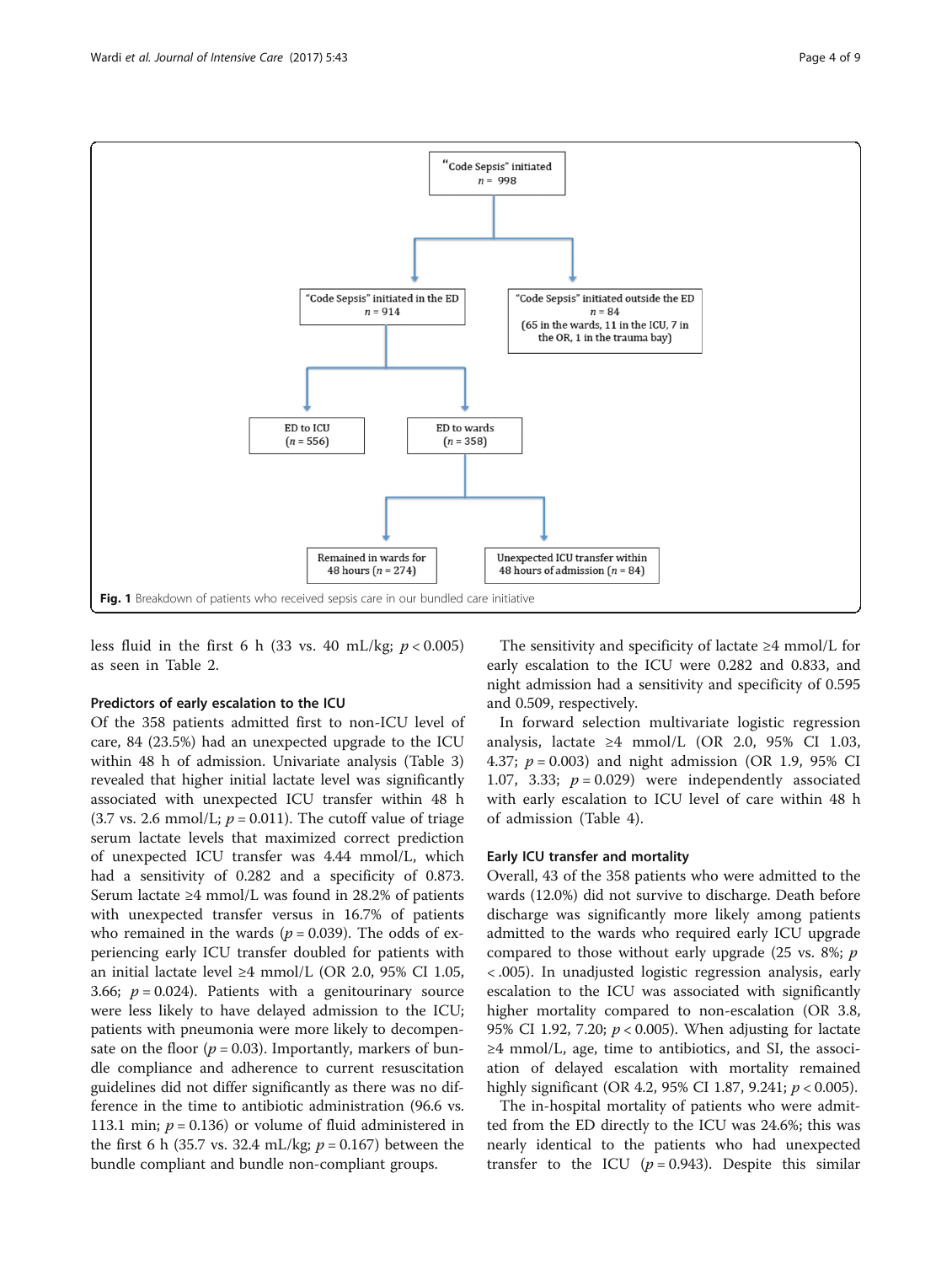|                                              | ED directly to ICU | ED towards (including delayed<br>ICU transfers within 48 h) | $p$ value |
|----------------------------------------------|--------------------|-------------------------------------------------------------|-----------|
| Number                                       | 556                | 358                                                         |           |
| Age, years                                   | 58.8 $(\pm 18)$    | 58.4 $(\pm 18)$                                             | 0.785     |
| Sex, %male (n)                               | 57.6% (320)        | 55.3% (198)                                                 | 0.337     |
| Triage SBP (mm Hg)                           | $105 (\pm 28)$     | 112 $(\pm 28)$                                              | 0.001     |
| Shock index (SBP/HR)                         | $1.11 (\pm 0.33)$  | $1.02 \ (\pm 0.30)$                                         | 0.002     |
| Triage HR (BPM)                              | 111 $(\pm 29)$     | 110 $(\pm 23)$                                              | 0.662     |
| Fluids per kg within 6<br>h of presentation  | 40.1 $(\pm 20.7)$  | 33.2 (±18.9)                                                | < 0.005   |
| Initial lactate (mmol/L)                     | $4.1 \pm 3.4$      | $2.8 \pm 2.3$                                               | < 0.005   |
| % with septic shock at<br>presentation $(n)$ | 55.6% (310)        | $0\%$ (0)                                                   | < 0.005   |
| Site of infection%, (n)                      |                    |                                                             | < 0.005   |
| Abdominal                                    | 14.9% (83)         | 17.6% (63)                                                  |           |
| Cardiac                                      | $1.3\%$ (7)        | $1.1\%$ (4)                                                 |           |
| Central nervous system                       | $1.1\%$ (6)        | $1.4\%$ (5)                                                 |           |
| Genitourinary                                | 21.9% (122)        | 31.3% (112)                                                 |           |
| Musculoskeletal                              | 7.0% (39)          | 13.4% (48)                                                  |           |
| Pulmonary                                    | 24.8% (138)        | 22.3% (80)                                                  |           |
| Unknown/others <sup>a</sup>                  | 28.9% (161)        | 12.9% (46)                                                  |           |
| Mortality,% (n)                              | 24.6% (137)        | 12.0% (43)                                                  | < 0.005   |

<span id="page-4-0"></span>Table 2 Baseline characteristics of patients with either severe sepsis or septic shock treated in the ED with our bundled care initiative

<sup>a</sup>Others include patients with multiple organ system infections, catheter-related infections, head and neck infection, and neutropenic fever without definitive source

mortality rate, patients who had delayed ICU admission received less fluid volume administered in the first 6 h (35.7 mL/kg versus 40.1 mL/kg;  $p = 0.020$ ) and lower shock index (0.99 versus 1.09;  $p = 0.013$ ) and none were in shock at time of admission (0 versus 55.6%;  $p = <0.005$ ). Serum lactate values were not statistically different however (3.7 versus 4.1 mmol/L;  $p = 0.357$ ) nor was the percentage of patients with lactate ≥4 mmol/L (28.2% versus 34.3%;  $p =$ 0.351). In multivariate logistic regression analysis controlling for these variables, delayed ICU admission, compared to direct ICU admission, was not independently associated with increased mortality (OR 1.40, 95% CI 0.73, 2.67;  $p = 0.309$ ).

#### **Discussion**

Bundled care initiatives have been effective in the early identification and management of patients with severe sepsis and septic shock, yet some patients still unexpectedly decompensate and require ICU transfer after initial admission to the ward [[7\]](#page-7-0). We found that an initial serum lactate  $\geq 4$  mmol/L was associated with a more than doubling of adjusted odds for early ICU transfer. Patients admitted between 5 PM and 7 AM were also more likely to have unexpected ICU upgrade in the multivariate logistic regression analysis. Patients with a delayed ICU transfer had a significant increase in mortality with an adjusted odds ratio of 4.2 compared to those that did not need early escalation; however, mortality was nearly identical when compared to patients directly admitted to the ICU.

Although numerous studies have evaluated factors associated with unexpected ICU admission, ours is unique in that it evaluates patients with suspected severe sepsis or septic shock who receive early, evidence-based aggressive care. Two prior studies have attempted to identify characteristics of infected patients from the ED that could predict unexpected transfer to the ICU. One evaluated patients with suspected infection (defined as blood cultures drawn in the ED or within 3 h of admission) and found that respiratory compromise, congestive heart failure, peripheral vascular disease, systolic blood pressure <100 mmHg, tachycardia, or elevated creatinine levels all predicted unanticipated ICU transfer within 48 h [\[15\]](#page-7-0). Caterino et al. studied patients who were given a discharge diagnosis of "sepsis" and performed a multivariate regression analysis of 78 patients and found that a lower bicarbonate and lack of fever were associated with unexpected ICU transfer [\[16](#page-7-0)].

Two previously published studies evaluated the development of septic shock in septic patients admitted from the ED. Glickman et al. investigated the progression of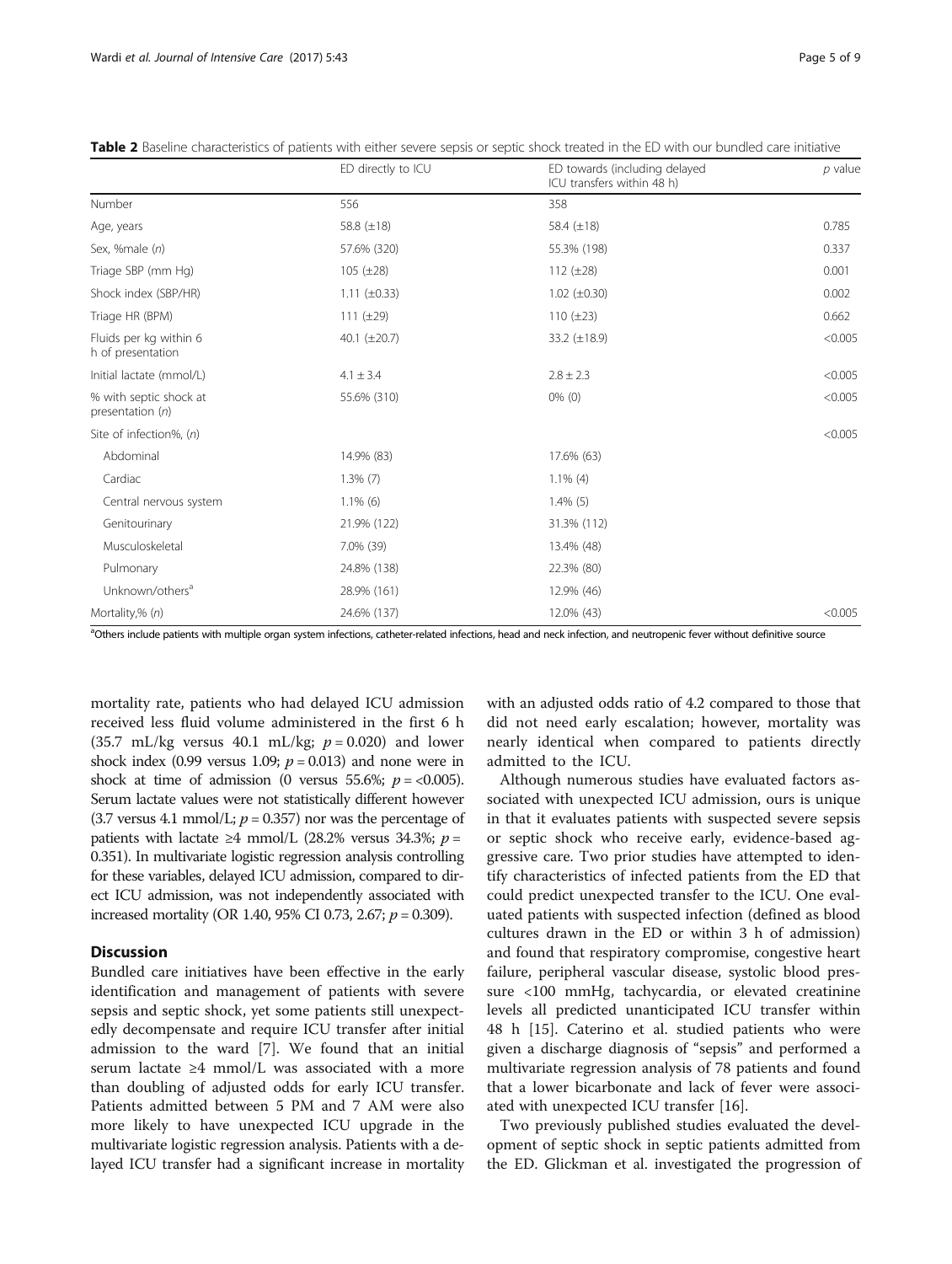|                                        | Early escalation to ICU ( $n = 84$ ) | No escalation to ICU with 48 h ( $n = 274$ ) | $\overline{p}$ |
|----------------------------------------|--------------------------------------|----------------------------------------------|----------------|
| Patient characteristics                |                                      |                                              |                |
| Age, years                             | 58.5 $(\pm 18.3)$                    | 58.2 (±16.0)                                 | 0.872          |
| Sex, % male (n)                        | 54% (45)                             | 56% (153)                                    | 0.781          |
| Charlson co-morbidity index            | $3.44 (\pm 2.11)$                    | $3.01 (\pm 2.51)$                            | 0.125          |
| % immunocompromised (n)                | 67% (183)                            | 58% (49)                                     | 0.152          |
| % from nursing home $(n)$              | 13% (36)                             | 14% (12)                                     | 0.855          |
| % with active malignancy               | 30% (82)                             | 32% (27)                                     | 0.787          |
| Infection site,% (n)                   |                                      |                                              | 0.03           |
| Abdominal                              | 17% (14)                             | 18% (49)                                     |                |
| Cardiac                                | $1\%$ (1)                            | $1\%$ (3)                                    |                |
| Central nervous system                 | $0\%$ (0)                            | $2\%$ (5)                                    |                |
| Musculoskeletal                        | 10% (8)                              | 14% (39)                                     |                |
| Genitourinary                          | 21% (18)                             | 34% (94)                                     |                |
| Pulmonary                              | 28% (24)                             | 21% (56)                                     |                |
| Other/unknown/multiple                 | 23% (19)                             | 10% (27)                                     |                |
| Vital signs                            |                                      |                                              |                |
| Triage temperature (°C)                | 37.3 $(\pm 1.0)$                     | 38.1 $(\pm 5.5)$                             | 0.190          |
| Triage heart rate (BPM)                | 109 $(\pm 23)$                       | 110 $(\pm 24)$                               | 0.580          |
| Triage systolic blood pressure (mm Hg) | 113 $(\pm 27)$                       | 111 $(\pm 24)$                               | 0.612          |
| Triage shock index (HR/SBP)            | $0.98 \ (\pm 0.32)$                  | $1.03 \ (\pm 0.28)$                          | 0.235          |
| Minimum SBP during ED stay (mm Hg)     | 93 (±21)                             | 94 $(\pm 21)$                                | 0.809          |
| Maximal HR during ED stay (BPM)        | 120 $(\pm 24)$                       | $115 (\pm 23)$                               | 0.072          |
| Maximal RR during stay (RPM)           | $25 (\pm 6)$                         | $25 (\pm 11)$                                | 0.975          |
| Laboratory results                     |                                      |                                              |                |
| Sodium (mEq/L)                         | 134 $(\pm 5)$                        | 133 $(\pm 11)$                               | 0.600          |
| Creatinine (mg/dL)                     | $1.70 \ (\pm 1.5)$                   | $2.04 \ (\pm 1.6)$                           | 0.692          |
| Bicarbonate (mEq/L)                    | 22 $(\pm 4.7)$                       | 23 $(\pm 4.3)$                               | 0.218          |
| Lactate (mmol/L)                       | 3.7 $(\pm 3.2)$                      | 2.6 $(\pm 1.8)$                              | 0.011          |
| % with lactate $>$ = 4 mmol/L          | 28.1%                                | 16.7%                                        | 0.039          |
| White count $(x10^9/L)$                | 13.2 $(\pm 8.4)$                     | 11.3(7.8)                                    | 0.051          |
| Interventions                          |                                      |                                              |                |
| Time to antibiotics (min)              | 96.6 (±89.9)                         | 113.1 $(\pm 86.7)$                           | 0.136          |
| Fluids administered in 1st 6 h (mL/kg) | 35.7 (±18.5)                         | 32.4 (±19.0)                                 | 0.167          |
| Temporal impact                        |                                      |                                              |                |
| Time in ED (min)                       | 543 (±310)                           | 646 (±411)                                   | 0.339          |
| % admission during weekday (n)         | 70% (192)                            | 76% (64)                                     | 0.334          |
| % admission at night (n)               | 60% (50)                             | 49% (134)                                    | 0.060          |
| Mortality % (n)                        | 25% (21)                             | 8% (22)                                      | < 0.005        |

<span id="page-5-0"></span>Table 3 Results of univariate analysis of factors of unexpected ICU transfer in patients with severe sepsis initially admitted to the wards

disease in hemodynamically stable septic patients without organ dysfunction to septic shock [\[11\]](#page-7-0). They found that the majority of patients who progressed to septic shock did so within 48 h and had an increased 30-day mortality versus in the group who did not progress to septic shock. The authors identified older age, female sex, presence of fever, anemia, comorbid lung disease, and vascular access device infection as risk factors. Capp et al. performed a retrospective chart review study to evaluate factors associated of the development of septic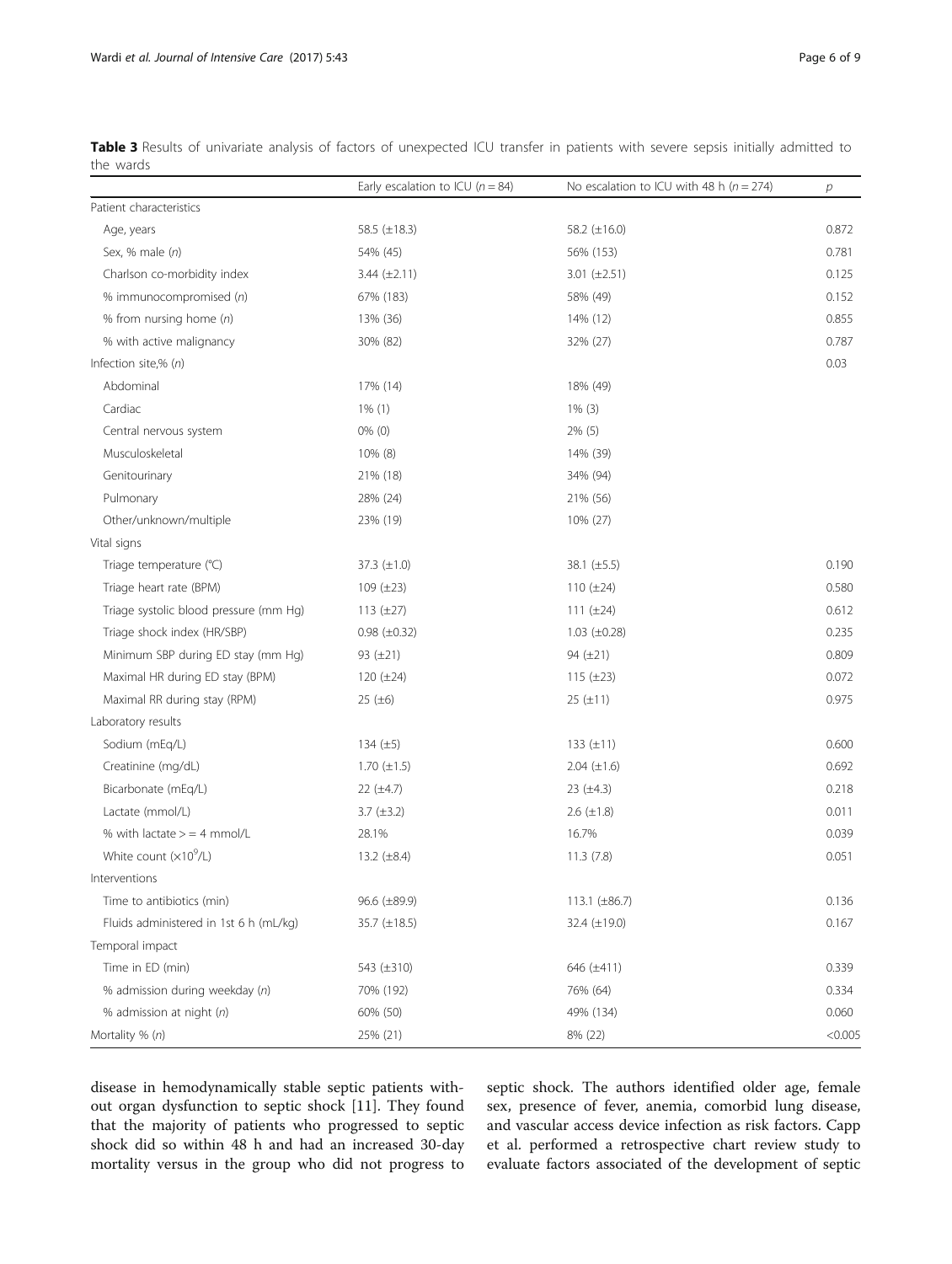<span id="page-6-0"></span>Table 4 Results of forward selection multivariate logistic regression analysis to determine patient characteristics of unexpected ICU transfer

| Variable                        | OR (95% CI)     | D     |
|---------------------------------|-----------------|-------|
| Lactate $\geq$ 4 (mmol/L)       | 2.0(1.03, 3.73) | 0.041 |
| Nighttime admission (5 PM-7 AM) | 1.9(1.07, 3.33) | 0.029 |

OR are presented as odds of early escalation of care to the ICU

shock in septic patients admitted from the ED within the first 48 h [[12](#page-7-0)]. The authors found approximately 8% of patients with sepsis progressed to septic shock at 48 h. Identified factors included a lactate >4 mmol/L, female gender, non-persistent hypotension, a bandemia of at least 10%, and a history of coronary artery disease. While our results have some similarities to these studies, ours is unique in that patients with sepsis (but not severe sepsis) were excluded and all patients received upfront, aggressive care. To our knowledge, no prior studies thus far have evaluated predictors of delayed ICU admission in a relatively ill patient population who received bundle care. That lactate >4 mmol/L was associated with the development of septic shock in the study by Capp further strengthens its use in determining which patients are at increased risk of unexpected ICU transfer. Furthermore, in the sensitivity analysis we performed to identify the serum lactate value that best predicts unexpected transfer to the ICU, we found that a lactate of 4.44 mmol/L had the best discriminatory value. We do not advocate adoption of this specific threshold in clinical decision-making, recognizing that sensitivity may be prioritized over specificity when screening for potentially fatal critical illness. Yet, this finding further strengthens using lactate values as a measure of severity of illness in septic shock. Indeed, prior research has shown that patients with serum lactate ≥4 mmol/L without hypotension had similar mortality to those with "overt" shock (defined as persistent hypotension after a 20 mL/kg fluid bolus) [[17](#page-7-0)].

We also found that admission at night was an independent risk factor for unexpected ICU transfer. Staffing levels are lower at night in our ED, wards, and ICU that may partially explain this. Furthermore, certain hospital services, such as ultrasound and other diagnostic modalities, are not readily available at night, which may also contribute. This could be similar to the "weekend" effect—the increase in mortality seen in patients over the weekend compared to weekdays—that is well described in patients with acute medical conditions [\[18](#page-7-0)]. This "weekend" effect was also seen in a recent national database study that showed septic patients were more likely to have early in-hospital mortality—but not overall mortality—if admitted during the weekend [[19\]](#page-7-0). Although the "weekend" effect was not shown in our analysis, we believe the similarities between this and night admission (e.g., lower staffing levels, less specialists and diagnostic modalities immediately available) suggests that patients fare poorer when less resources are available.

It has been previously shown that patients who have an unanticipated delayed upgrade to the ICU have higher mortality rates compared to those admitted to the ICU directly from the ED. Parkhe et al. found that a delayed ICU admission (defined as more than 24 h after initial admission) had a significantly higher mortality rate (35%) at 30 days than patients directly admitted to the ICU (9.1%) [[20](#page-7-0)]. Similar studies have shown comparable results that are independent of the severity of illness at the time of admission [[21](#page-7-0)]. However, in our cohort, delayed ICU admission was not independently associated with increased mortality. Differences in illness severity, threshold for ICU admission, inclusion of patients with septic shock, and hospital-specific sepsis protocols with early, aggressive may account for this discrepancy in findings.

#### Limitations

We acknowledge several limitations in our study. It is retrospective and dependent upon chart review for data collected from a single hospital system, and thus, findings should be considered associations rather than causal relationships. As the patients in this study were identified by the medical staff in our ED, we suspect there were patients who met the inclusion criteria and would have benefited from aggressive care but did not have the bundled care initiative started. Furthermore, patients who received management in our bundled care initiative, but who did not meet criteria for severe sepsis or septic shock, were also excluded. We also did not include certain variables, such as bilirubin, degree of bandemia, lactate trends over time, and coagulation profile in our study, which prior research has shown to correlate with adverse events and increased mortality in patients with significant abnormalities in these variables [\[22](#page-8-0), [23\]](#page-8-0). Finally, our data predate the most recent definition of sepsis and septic shock in our investigation ("Sepsis 3") [[24\]](#page-8-0). We acknowledge that the change in definitions could change the outcomes in our study. However, a high number of hospital systems use the "Sepsis 2" definitions of severe sepsis and septic shock, thus making our results applicable to general practice standards. Furthermore, numerous professional societies have not yet officially adopted the definitions in Sepsis 3.

#### Conclusions

Serum lactate ≥4 and night admission were independently associated with increased probability of unexpected upgrade to the ICU in patients with severe sepsis. Unexpected ICU transfer was associated with a significant increase in mortality when compared to those in this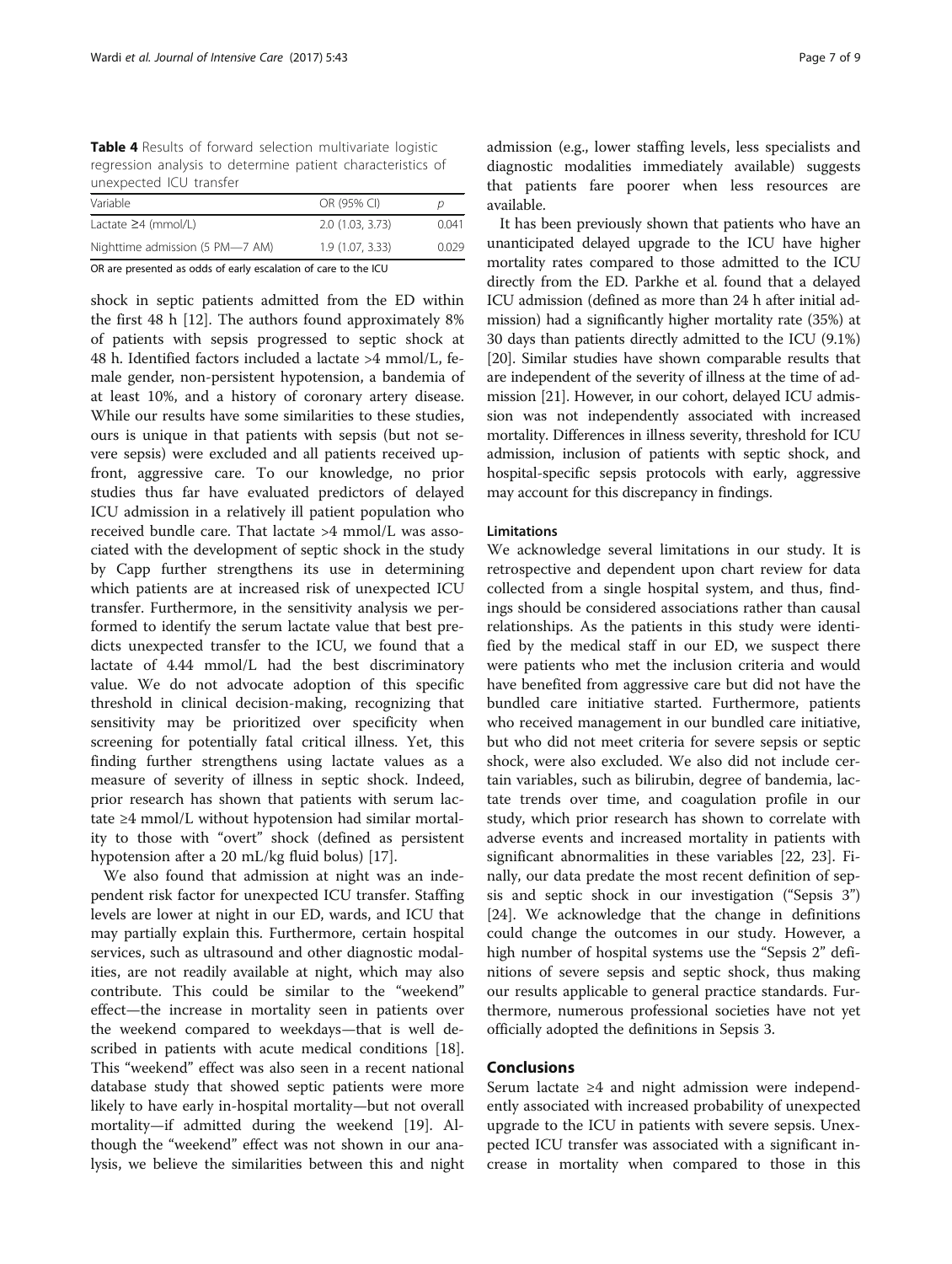<span id="page-7-0"></span>population who remained in the wards for at least 48 h. Mortality was the same as for patients who were directly admitted to the ICU despite controlling for indices of illness in the group who were initially admitted to the wards. Prospective studies are needed to validate these results and this hypothesis.

#### Abbreviations

ED: Emergency department; EGDT: Early goal-directed therapy; ICU: Intensive care unit; MAP: Mean arterial pressure; OR: Odds ratio

#### Acknowledgements

The authors have no additional acknowledgements.

#### Funding

This work has not received any funding from any grant or other financial support. It was completed at the University of California, San Diego. It was presented at the American Thoracic Society Annual Meeting in San Francisco 5/2016.

#### Availability of data and materials

The dataset generated and analyzed during the current study are not publicly available but are available from the corresponding author on reasonable request.

#### Authors' contributions

GW, AW, VT, RS, CS, and CT conceived the study and design. GW, AW, VT, and PF performed the data collection. GW, AW, and VT oversaw the conduct of the trial. GW, AW, and VT managed the data, including quality control. JV and JB provided the statistical advice. GW and AW drafted the manuscript, and all authors contributed substantially to its revision. GW takes responsibility for the paper as a whole. All authors read and approved the final manuscript.

#### Authors' information

GW is a fellow in the Division of Pulmonary, Critical Care and Sleep Medicine and Department of Emergency Medicine at the University of California, San Diego. AW is a medical student at the University of California, San Diego. JV is a fellow in the Division of Pulmonary, Critical Care Medicine at Stanford University. VT is an associated professor in the Departments of Emergency Medicine and Internal Medicine at the University of California, San Diego. CT is a professor in the Department of Emergency Medicine at the University of California, San Diego. CS is a professor in the Department of Emergency Medicine at the University of California, San Diego. PF is a professor in the Division of Pulmonary, Critical Care, and Sleep Medicine at the University of California, San Diego. JB is an assistant professor in the Division of Pulmonary, Critical Care, and Sleep Medicine at the University of California, San Diego. MN is a resident in the Department of Emergency Medicine at the University of California, San Diego. DL is a fellow in the Division of Medical Toxicology at the University of California, San Diego. RS is an assistant professor in the Division of Pulmonary, Critical Care, and Sleep Medicine at the University of California, San Diego.

#### Ethics approval and consent to participate

This study was approved by the UC, San Diego, IRB with a waiver of consent, #151413.

#### Consent for publication

Consent for publication will be granted upon acceptance of this manuscript.

#### Competing interests

The authors declare that they have no competing interests.

#### Publisher's Note

Springer Nature remains neutral with regard to jurisdictional claims in published maps and institutional affiliations.

#### Author details

<sup>1</sup>Department of Emergency Medicine and Division of Pulmonary, Critical Care and Sleep Medicine, UC San Diego Health System, 200 West Arbor

Medicine, M121-L, Stanford, CA 94305-5119, USA. <sup>4</sup>Department of Internal Medicine, University of California, San Diego, 200 West Arbor Drive, San Diego, CA 92103, USA. <sup>5</sup>Department of Emergency Medicine, University of California, San Diego, 200 West Arbor Drive, San Diego, CA 92103, USA. 6 Division of Pulmonary, Critical Care, and Sleep Medicine, University of California, San Diego, 200 W Arbor Drive, San Diego, CA 92103, USA.

#### Received: 4 April 2017 Accepted: 5 July 2017 Published online: 12 July 2017

#### References

- 1. Gaieski DF, Edwards JM, Kallan MJ, et al. Benchmarking the incidence and mortality of severe sepsis in the United States. Crit Care Med. 2013;41(5):1167–74.
- 2. Rivers E, Nguyen B, Havstad S, et al. Early goal-directed therapy in the treatment of severe sepsis and septic shock. N Engl J Med. 2001;345(19):1368–77.
- Arise Investigators, ANZICS Clinical Trials Group. Goal-directed resuscitation for patients with early septic shock. N Engl J Med. 2014;2014(371):1496–506.
- 4. Mouncey PR, Osborn TM, Power GS, Harrison DA, Sadique MZ, Grieve RD, Jahan R, Harvey SE, Bell D, Bion JF, Coats TJ. Trial of early, goal-directed resuscitation for septic shock. N Engl J Med. 2015;372(14):1301–11.
- 5. ProCESS Investigators. A randomized trial of protocol-based care for early septic shock. N Engl J Med. 2014;2014(370):1683–93.
- 6. Gaieski DF, Mikkelsen ME, Band RA, et al. Impact of time to antibiotics on survival in patients with severe sepsis or septic shock in whom early goaldirected therapy was initiated in the ED. Crit Care Med. 2010;38(4):1045–53.
- Nguyen HB, Corbett SW, Steele R, et al. Implementation of a bundle of quality indicators for the early management of severe sepsis and septic shock is associated with decreased mortality. Crit Care Med. 2007;35(4):1105–12.
- 8. Chalfin DB, Trzeciak S, Likourezos A, et al. Impact of delayed transfer of critically ill patients from the ED to the intensive care unit. Crit Care Med. 2007;35(6):1477–83.
- 9. Delgado M, Liu V, Pines JM, Kipnis P, Gardner MN, Escobar GJ. Risk factors for unplanned transfer to intensive care within 24 hours of admission from the ED in an integrated healthcare system. J Hosp Med. 2013;8(1):13–9.
- 10. Farley H, Zubrow MT, Gies J, et al. ED tachypnea predicts transfer to a higher level of care in the first 24 hours after ED admission. Acad Emerg Med. 2010;17(7):718–22.
- 11. Glickman SW, Cairns CB, Otero RM, et al. Disease progression in hemodynamically stable patients presenting to the emergency department with sepsis. Acad Emerg Med. 2010;17(4):383–90.
- 12. Capp R, Horton CL, Takhar SS, et al. Predictors of patients who present to the emergency department with sepsis and progress to septic shock between 4 and 48 hours of emergency department arrival. Crit Care Med. 2015;43(5):983–8.
- 13. Egol A. Guidelines for intensive care unit admission, discharge, and triage. Crit Care Med. 1999;27:633–8.
- 14. Keller AS, Kirkland LL, Rajasekaran SY, et al. Unplanned transfers to the intensive care unit: the role of the shock index. J Hosp Med. 2010;5(8):460–5.
- 15. Kennedy M, Joyce N, Howell MD, et al. Identifying infected ED patients admitted to the hospital ward at risk of clinical deterioration and intensive care unit transfer. Acad Emerg Med. 2010;17(10):1080–5.
- 16. Caterino JM, Jalbuena T, Bogucki B. Predictors of acute decompensation after admission in ED patients with sepsis. Am J Emerg Med. 2010;28(5):631–6.
- 17. Puskarich MA, Trzeciak S, Shapiro NI, et al. Outcomes of patients undergoing early sepsis resuscitation for cryptic shock compared with overt shock. Resuscitation. 2011;82(10):1289–93.
- 18. Bell CM, Redelmeier DA. Mortality among patients admitted to hospitals on weekends as compared with weekdays. N Engl J Med. 2001;345(9):663–8.
- 19. Powell ES, Khare RK, Courtney DM, et al. The weekend effect for patients with sepsis presenting to the emergency department. J Emerg Med. 2013;45(5):641–8.
- 20. Parkhe M, Myles PS, Leach DS, et al. Outcome of ED patients with delayed admission to an intensive care unit. Emerg Med. 2002;14(1):50–7.
- 21. Escarce JJ, Kelley MA. Admission source to the medical intensive care unit predicts hospital death independent of APACHE II score. JAMA. 1990; 264(18):2389–94.